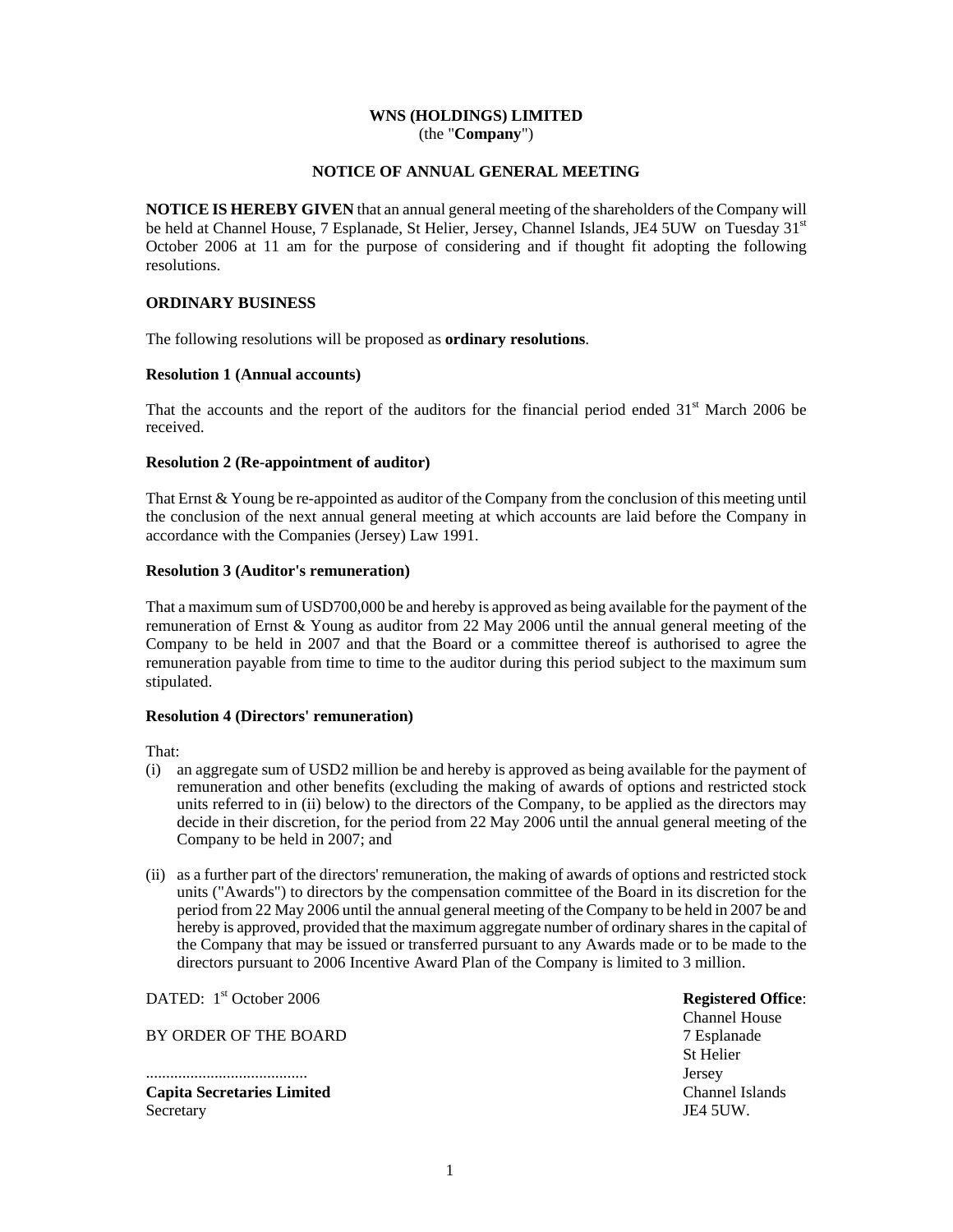#### **Notes**:

- 1. The record date to determine which shareholders are entitled to receive this notice is  $26<sup>th</sup>$ September 2006.
- 2. A shareholder entitled to attend and vote at the annual general meeting is entitled to appoint a proxy or proxies to attend the meeting and, on a poll, to vote instead of him. A proxy need not be a shareholder. A form of proxy, which should be completed in accordance with the instructions printed thereon, is enclosed with this document. The appointment of a proxy will not prevent a shareholder from subsequently attending and voting at the meeting in person.
- 3. To be valid, the instrument appointing a proxy, and any power of attorney or other authority (e.g. a board minute) under which it is signed (or a notarially certified copy of any such power or authority), must (failing previous registration with the Company) be deposited at the registrar, Capita Registrars, 34 Beckenham, Kent, BR3 4BR not less than 48 hours before the time appointed for the holding of the meeting or adjourned meeting or for the taking of a poll.
- 4. If the annual general meeting is adjourned through want of a quorum, the adjourned meeting will be held at 11 am on 7<sup>th</sup> November 2006 at Channel House, 7 Esplanade, St Helier, Jersey, Channel Islands. Under the Company's articles of association, the quorum for the holding of general meetings is not less than two shareholders present in person or by proxy holding ordinary shares conferring not less than one-third of the total voting rights of all the ordinary shares in issue.
- 5. Inspection of documents: Copies of the accounts for the financial period ended 31 March 2006 are available for inspection at the Company's registered office and on the Company's website www.wnsgs.com. In addition, shareholders will be provided with a copy of the accounts upon request by contacting the Company Secretary, Capita Secretaries Limited, of Channel House, 7 Esplanade, St Helier, Jersey, Channel Islands (attention: Sarah Dawes. Telephone: + 44 (0)1534 883847).

# **EXPLANATORY NOTES TO RESOLUTIONS TO BE PROPOSED AT THE ANNUAL GENERAL MEETING**

# **Ordinary resolutions**

Resolutions 1-4 are proposed as ordinary resolutions. This means that in order to be passed the shareholders voting in favour must (i) on a show of hands represent a majority of those shareholders present in person or by proxy voting on that resolution and (ii) on a poll must represent more than 50% of the total shares held by all the shareholders present in person or by proxy voting on that resolution. As at 25th September 2006 there were 39,918,332 ordinary shares in the capital of the Company in issue.

# **Resolution 1 (Annual accounts)**

A company's auditors are required by law to make a report to the company's shareholders on the accounts examined by them. The auditors' report must state whether in their opinion the accounts have been properly prepared in accordance with the law and in particular whether a true and fair view is given.

Shareholders are asked to receive the audited accounts of the Company for the year ended 31 March 2006.